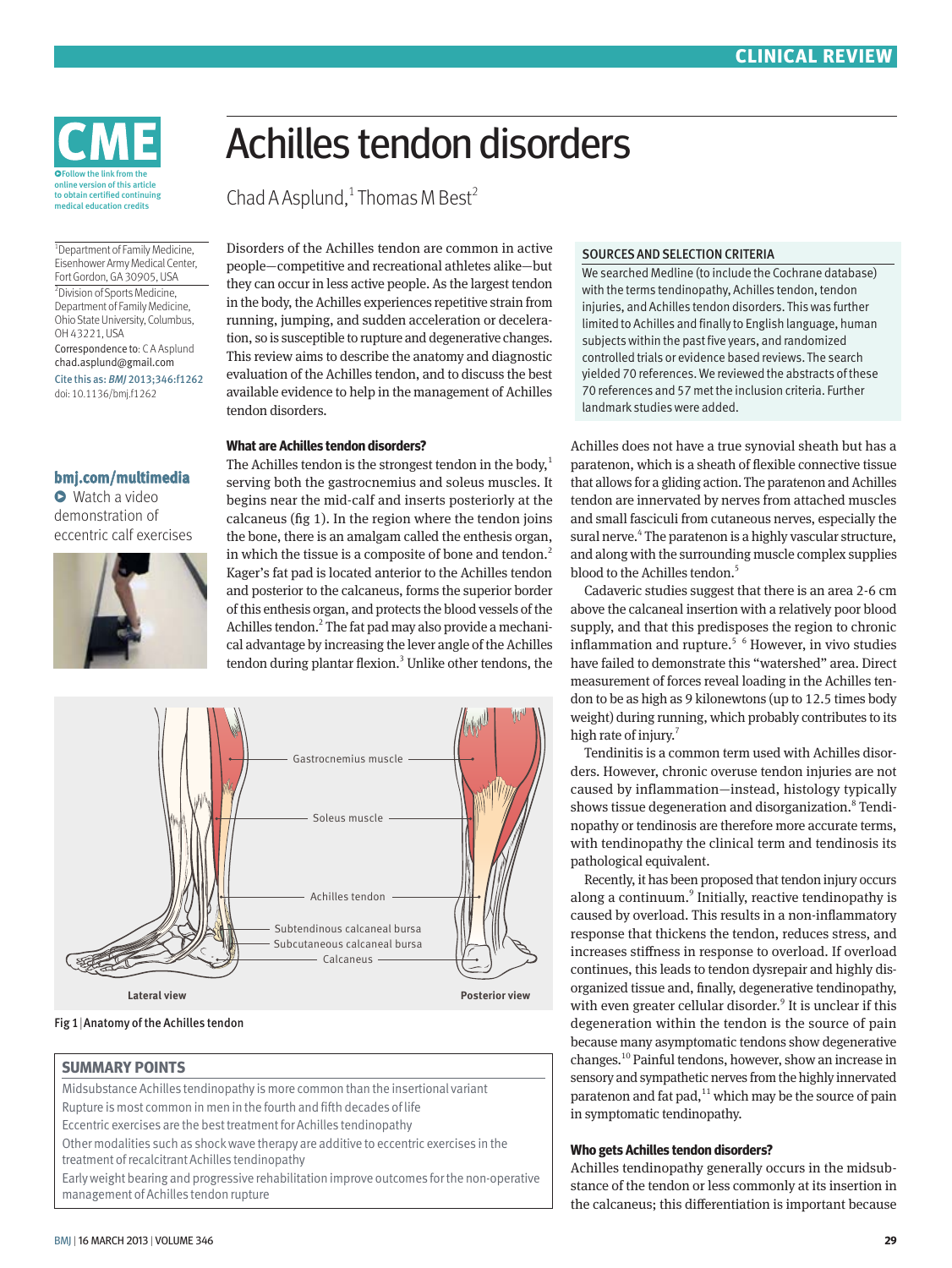#### **bmj.com**

Previous articles in this series

**O** Malignant and premalignant lesions of the penis (BMJ 2013;346:f1149) **O** Postpartum management of hypertension (BMJ 2013;346:f894)  $\bullet$  Diagnosis and management of pulmonary embolism (BMJ 2013;346:f757) **O** Anaphylaxis: the acute episode and beyond (BMJ 2013;346:f602) **O** Ulcerative colitis (BMJ 2013;346:f432) **O** Prostate cancer screening and the management of clinically localized disease (BMJ 2013;346:f325)

the treatments differ. Tendon rupture can be complete or partial and the treatments for both of these will also be discussed.

#### Tendinopathy

The most common causes of Achilles disorders are midsubstance tendinopathy (55-65%), followed by insertional tendinopathy  $(20-25%)$ .<sup>12</sup> Achilles tendon disorders can affect anyone, but they most commonly affect active people, especially those who participate in running or jumping sports. In a cohort study with an 11 year follow-up, Achilles tendon overuse injuries occurred in 29% of runners compared with 4% of non-runners; the age adjusted odds ratio was 10.0 in runners compared with controls.<sup>13</sup>

Age, male sex, and obesity have been cited as risk factors for Achilles tendon disorders, but a recent study of athletes over 40 years of age found no influence of any of these factors.  $^{\rm 14}$   $^{\rm 15}$  A study of military recruits found that decreased plantar flexion strength and extremes of dorsiflexion (too much or too little) were associated with Achilles disorders.<sup>16</sup> Abnormal subtalar joint motion has also been found to contribute to midsubstance tendinopathy.17 A positive family history raises the risk of Achilles tendinopathy almost five times, suggesting a possible genetic link.15 Medical factors that may be associated with Achilles injury include hypertension, hyperlipidemia, and diabetes—presumably secondary to glycation or systemic inflammation. $18$ 

#### Tendon rupture

It is now recognized that most tendinopathies are rarely associated with one single factor, and the degenerative process that precedes rupture likely results from a variety of different pathways and causative factors. Degenerative changes are likely over age 35 years and contribute to the increased susceptibility to tendon rupture.<sup>10</sup> Achilles tendon ruptures are most common in men in the fourth to fifth decade of life, perhaps because degenerative changes have started but activity levels are still high.<sup>19</sup> The incidence of Achilles tendon rupture is seven injuries per 100000 in the general population and 12 injuries per 100000 in competitive athletes.19 Finally, a history of Achilles rupture places the person at a higher risk of injury to the contralateral Achilles.<sup>20</sup> Running, jumping, or sudden explosive or eccentric activities are the usual mechanisms for rupture. $21$ 

Drugs may be associated with Achilles rupture in less active older adults. A population based cohort study found that fluoroquinolone antibiotics are associated with 12 episodes of rupture per 100 000 treatment episodes.<sup>22</sup> Another population based drug safety study found that use of fluoroquinolones increased risk for tendon disorders (odds ratio 1.7, 95% confidence interval 1.4 to 2.0) and Achilles rupture (4.1, 1.8 to 9.6), whereas concomitant use of fluoroquinolones and oral corticosteroids significantly increased the risk of Achilles rupture (43.2, 5.5 to 341.1).<sup>23</sup>

#### **How are Achilles tendon disorders evaluated?**

A thorough history and physical examination are the first steps in the diagnosis of Achilles tendon disorders. The history should include pattern of symptoms—onset, dura-

# A PATIENT'S PERSPECTIVE

I am a 39 year old competitive runner. When running on the beach while on vacation I suddenly felt a burning pain in my left mid-calf. This was followed by a sudden pop and I was unable to finish the run. Examination showed ecchymosis and a small palpable defect in the lateral border of the left Achilles tendon near the myotendinous junction with a negative calf squeeze test. Magnetic resonance imaging demonstrated a 45-50% tear of the Achilles tendon at the myotendinous junction. After an initial period of limited weight bearing, ice, and compression, I underwent an ultrasound guided platelet rich plasma injection. I was placed in a walking boot for six weeks followed by a progressive rehabilitation eccentric exercise program. Four months after the initial injury, I have started running again.

tion, cessation, plus alleviating and exacerbating factors. Ascertain the level of training, previous injury, and previous treatments. Also determine the presence of risk factors, such as previous injury, family history, medical history, and drug use.

#### Tendinopathy

Patients with tendinopathy generally describe pain or stiffness in the Achilles 2-6 cm above the calcaneal insertion.<sup>24</sup> Morning stiffness is common, and the pain is usually worse with activity, although it may continue into rest. Less commonly, patients will describe similar symptoms with point tenderness over the insertion of the Achilles on the calcaneus.

Inspection of the patient's gait may elicit the presence of overt gait abnormalities. With the patient in a prone position, palpate the distal lower leg to assess areas of tenderness. Tenderness in the body of the tendon or directly over the insertion, with or without crepitus, suggests tendinopathy. Swelling around the tendon or crepitus with active motion may indicate inflammation of the paratenon. Tendinopathy and paratendinopathy may coexist.<sup>25</sup> In isolated paratendinopathy, there is local thickening of the paratenon. Finally, assess range of motion (passive and active) and strength testing to plantar flexion, dorsiflexion, eversion, and inversion, along with subtalar mobility to evaluate for restrictions to motion or muscle weakness, which would predispose to re-injury. It is essential to compare the injured limb with the contralateral non-injured limb to appreciate subtle differences.

Severity of tendinopathy, as well as response to treatment, can be assessed by using a validated outcome measure such as the Victorian Institute of Sport assessment (VISA-A), which consists of eight items to assess stiffness, pain, and function.<sup>26</sup>

#### Rupture

Classically patients with complete tendon rupture will describe the feeling of "being shot or hit in the back of the leg," typically while performing an explosive running or jumping maneuver, with immediate pain and an inability to continue their current activity.

Because gravity and activity of the tibialis posterior, peroneals, and long toe flexors can cause active plantar flexion, examine patients for suspected rupture while they are prone. Ecchymosis suggests tendon rupture, and a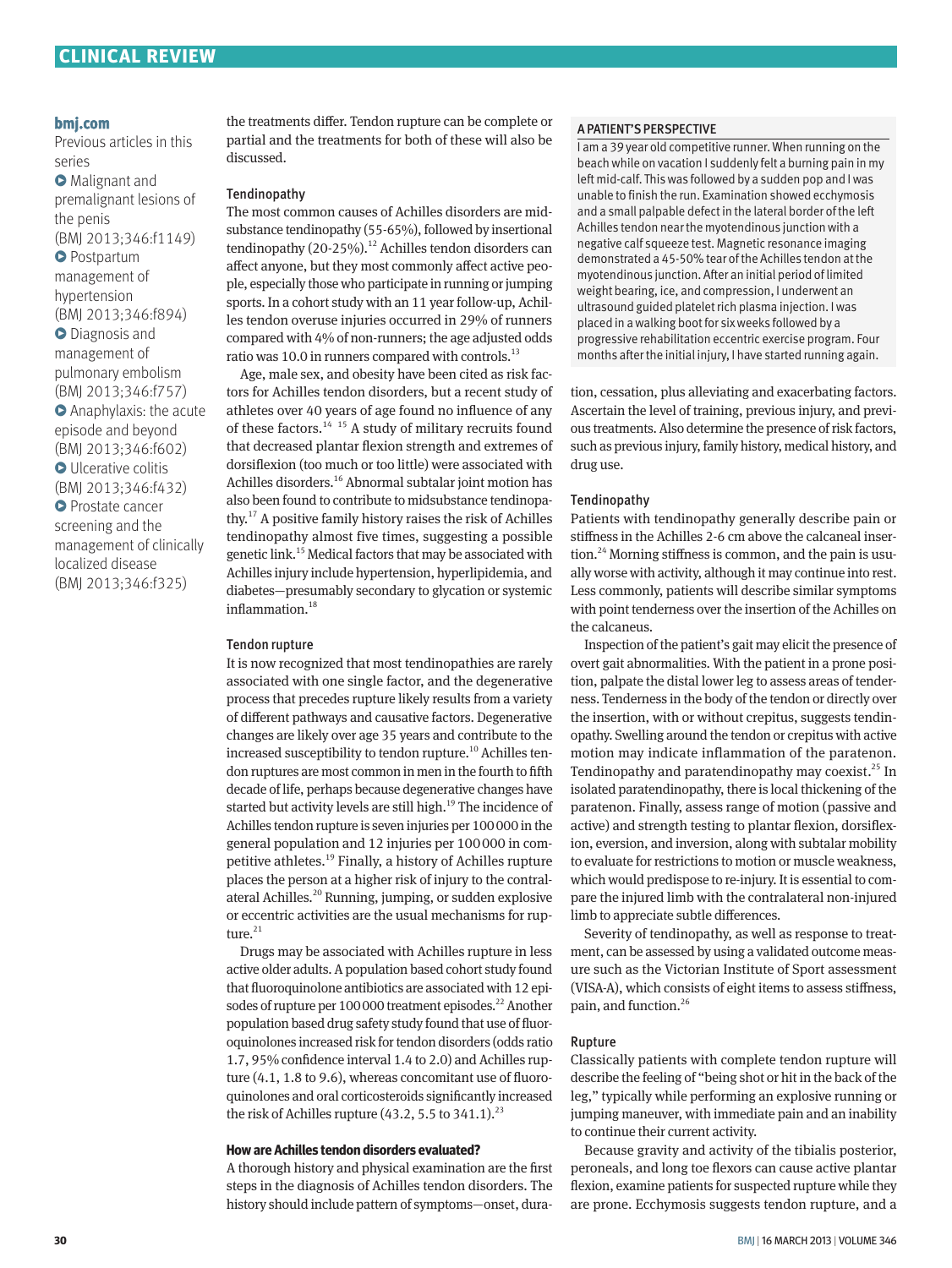

Fig 2|Algorithm for the treatment of Achilles tendon disorders

#### ADDITIONAL EDUCATIONAL RESOURCES

#### Resources for healthcare professionals

American Academy of Orthopaedic Surgeons. The diagnosis and treatment of acute Achilles tendon rupture: guideline and evidence report. 2009. www.aaos.org/research/guidelines/ atrguideline.pdf

Carcia CR, Martin RL, Houck J, Wukich DK. Achilles pain, stiffness, and muscle power deficits: Achilles tendinitis clinical practice guidelines linked to the international classification of functioning, disability, and health from the orthopaedic section of the American Physical Therapy Association. *J Orthop Sports Phys Ther* 2010:40:A1-26.

Maffuli N, Almekinders LC. The Achilles tendon. Springer, 2007

Alfredson H, Cook J. A treatment algorithm for managing Achilles tendinopathy: new treatment options. *Br J Sports Med* 2007;41:211-6

#### Resources for patients

Kreher JB. Achilles tendinopathy: everything you need to know (and more). What you should know about Achilles tendinopathy to prevent its occurrence and to stop it in its tracks before it stops you. www.beginnertriathlete.com/cms/article-detail.asp?articleid=1694 Beginnertriathlete.com (www.beginnertriathlete.com/cms/article-detail. asp?articleid=1313)—Video case study on Achilles tendonitis

> palpable defect may exist within the first hours of rupture. Tendon rupture can be confirmed with the calf squeeze test, where the examiner gently squeezes the patient's calf muscles with the palm of the hand—if the tendon is intact, plantar flexion will occur, if torn the ankle will remain still. Test both legs to assess for differences. Sensitivity and specificity of this test have been measured at 0.96 (0.91 to 0.99) and 0.93 (0.76 to 0.99), respectively.<sup>27-29</sup>

# **What is the differential diagnosis of posterior heel pain?**

Posterior heel pain can be a diagnostic challenge—consider Achilles tendinopathy (midsubstance or insertional) and tendon rupture (partial or complete). Achilles disorders will localize pain to the Achilles tendon, typically along its course from the insertion on the heel to its transition into the conjoined tendon of the gastrocnemius and soleus. However, differential diagnoses include retrocalcaneal bursitis or enthesitis, plantaris muscle injury, posterior ankle impingement, and sural nerve impingement or entrapment.

Retrocalcaneal bursitis may occur near the distal insertion of the Achilles and may mimic insertional tendinopathy, and both disorders can occur simultaneously. In Achilles enthesitis, in addition to the tendon findings, an effusion is often present in the retrocalcaneal bursa. This condition can be investigated using three finger palpation. The middle finger and thumb are placed on each side of the Achilles while the index finger palpates the distal tendon; fluctuation palpated with the index finger can indicate effusion of the retrocalcaneal bursa.<sup>30</sup> The plantaris muscle is a vestigial rope-like structure seen in 7-20% of the population.<sup>31</sup> It lies deep to the proximal lateral gastrocnemius muscle, travels obliquely, and inserts near the medial border of the Achilles tendon; in some cases it fuses with the Achilles.<sup>32</sup> Injury to the plantaris can mimic the symptoms seen with Achilles tendon disorders and can be diagnosed with magnetic resonance imaging (MRI) or ultrasound.<sup>33 34</sup> Posterior impingement of the ankle refers to impingement of the posterior talus by the posterior aspect of the tibia when the ankle is in extreme plantar flexion. In this condition, pain occurs in the posterior ankle but increases with passive plantar flexion of the ankle, unlike in Achilles tendinopathy, in which the pain lessens. Finally, sural nerve entrapment or impingement may cause pain in the posterior distal leg and may mimic Achilles pathology.

#### **What is the role of imaging in Achilles tendon disorders?**

Most Achilles disorders are diagnosed clinically. Imaging may be useful, however, when the diagnosis is unclear or when trying to differentiate between complete or partial tendon rupture. Ultrasound and MRI are useful when clinical examination does not yield a definitive diagnosis.

MRI is useful in the diagnosis of tendon disorders because it can detect abnormalities in the entire locomotor unit, including the tendon, calcaneus, Achilles insertion, retrocalcaneal bursa, peritendinous tissues, and musculotendinous junction. MRI findings also correlate with findings at surgery and may be useful for surgical planning.<sup>35</sup>

Ultrasound, however, can provide a dynamic assessment of the tendon and can evaluate for tissue neovascularization. Perhaps more importantly, it can be used to guide percutaneous procedures and is therefore becoming a popular imaging tool. In a prospective blinded comparison study of ultrasound and MRI for identification of Achilles tendinopathy, both had similar specificity, but MRI had better sensitivity (95% *v* 80%).<sup>36</sup> However, a recent retrospective study comparing MRI with physical examination found that MRI was less sensitive in the diagnosis of Achilles tendon rupture and may be useful only for operative planning.<sup>37</sup> In a prospective longitudinal cohort study, ultrasound was used to measure neovascularization before and after eccentric exercises to help predict patient outcome, with a decrease in neovascularity corresponding to patient improvement.<sup>38</sup> It has been suggested that, in trained hands, ultrasound is better for focused examinations or for guiding intervention, whereas MRI is better for global assessment of the tendon or for operative planning.<sup>39</sup>

## **What are the treatment options?**

Figure 2 shows an algorithm for the treatment of Achilles tendon disorders. Consider conservative treatment first for most Achilles tendon disorders. The aims of treatment are load reduction and pain management. Advise patients with tendinopathy to reduce or discontinue the offending activity, weight bear as tolerated, use a heel lift to effectively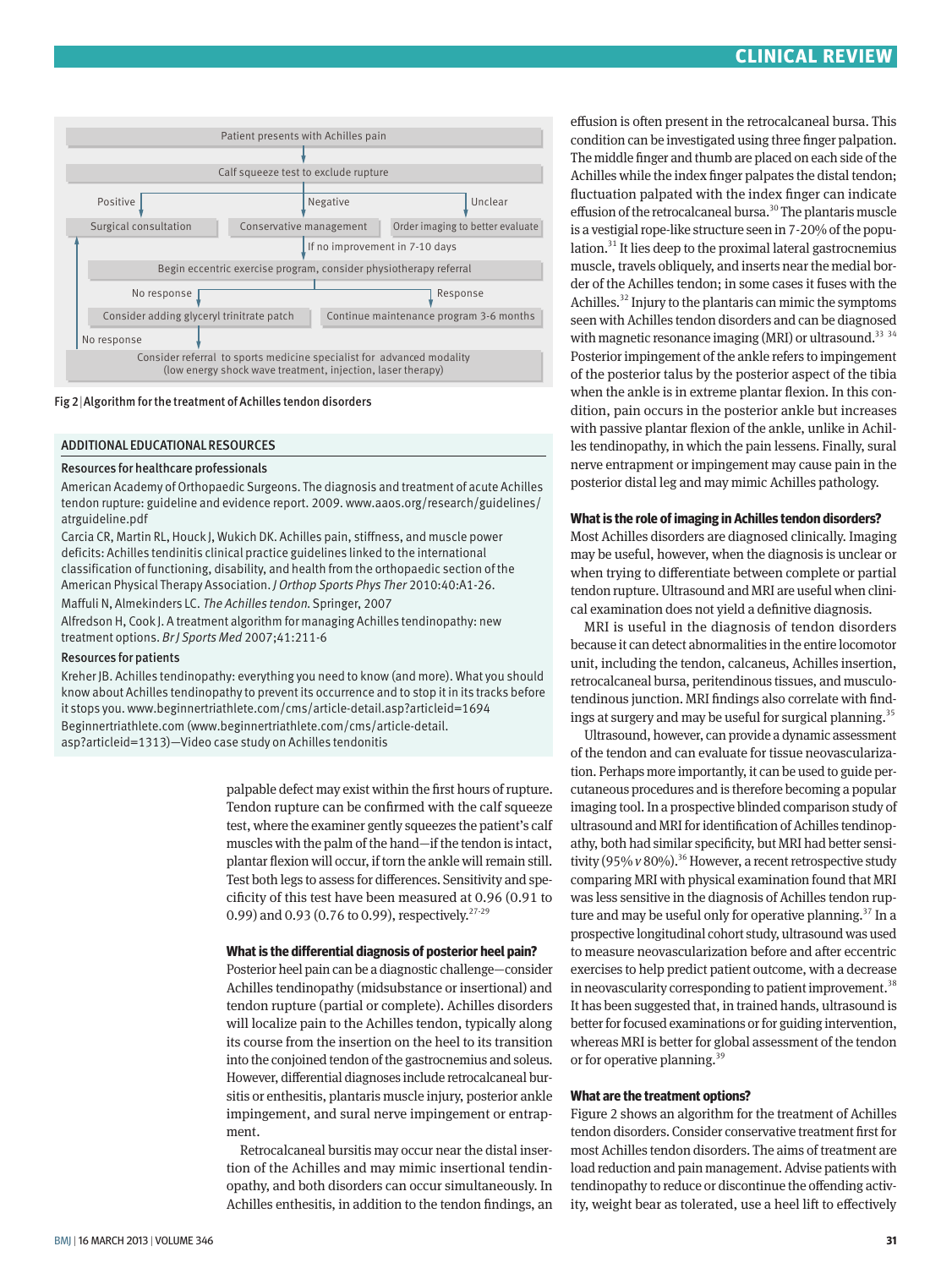shorten the Achilles and reduce load, and use acetaminophen (paracetamol) as needed for pain. Refer patients with complete rupture to a surgeon for advice about treatment options. Additional treatments for specific Achilles tendon disorders are outlined below. If conservative measures fail, refer to a sports medicine or orthopaedic specialist.

#### Midsubstance Achilles tendinopathy

Eccentric calf exercises have the most evidence and best outcomes for the treatment of midsubstance Achilles tendinopathy. A meta-analysis of 11 randomised controlled trials (RCTs) found that eccentric exercises improved pain, patient function, and satisfaction compared with control treatments, such as concentric exercises, stretching, splinting, and ultrasound.<sup>40</sup> Another systematic review of 16 RCTs of non-operative treatments for midportion Achilles tendinopathy found that eccentric exercises had the most evidence of effectiveness.<sup>41</sup> Furthermore, a five year follow-up study of an RCT found sustained long term improvement with eccentric exercises performed according to Alfredson's heel drop program.<sup>42</sup> Currently, we recommend Alfredson's method of performing three sets of 15 repetitions, twice a day, every day for up to 12 weeks (see  $video).$ <sup>43</sup>

Does the addition of other treatments to eccentric exercises improve results? Two RCTs found that the addition of low energy shock wave treatment to eccentric exercises is more effective than eccentric exercise alone.<sup>44 45</sup> Finally, the addition of low level laser therapy to eccentric exercises accelerated clinical recovery.<sup>46</sup> Therefore both of these treatments may be additive to eccentric exercise and may be useful in patients who do not respond to the initial eccentric exercises.

Topical glyceryl trinitrate has been used to treat tendinopathies, but is it effective for Achilles tendinopathy? A meta-analysis of seven studies showed that glyceryl trinitrate reduces pain during activities of daily living in chronic tendinopathies, with an odds ratio of 4.44 (2.34 to 8.40), and in acute and chronic phases combined, with an odds ratio of 4.86 (2.62 to 9.02).<sup>47</sup> For the specific treatment of Achilles tendinopathy, another systematic review found two RCTs of topical glyceryl trinitrate alone in the treatment of chronic (more than six weeks) Achilles tendinopathy. One trial found a benefit of glyceryl trinitrate in terms of pain on activity or at night and tendon tenderness, but the other trial found no difference from placebo at six months on pain at rest or with activity.<sup>47</sup> Finally, another RCT comparing physical therapy plus topical glyceryl trinitrate with therapy alone found that addition of glyceryl trinitrate was of questionable benefit.<sup>48</sup> Despite evidence at the cellular level of the role of nitric oxide in tendon healing, results of clinical studies in human Achilles tendons have been conflicting, so further validation is needed. If glyceryl trinitrate is used, we recommend cutting a 5 mg 24 hour patch into four and placing one quarter over the area of maximal tenderness or pain. Leave the patch in place for 24 hours and then replace the patch daily until pain subsides or 12 weeks of treatment have been completed, when patient centered outcomes such as pain and function should be re-evaluated.

## Insertional tendinopathy

Much of the evidence is for the treatment of midsubstance tendinopathy, and it is unclear if it directly translates to treatment of insertional tendinopathy. A systematic review of 11 studies concluded that conservative treatment, including eccentric loading exercises and shock wave therapy, should be attempted before operative intervention.49 A small pilot study to evaluate the effect of painful eccentric loading exercises without dorsiflexion (different from eccentric loading exercises for midsubstance tendinopathy) found that two thirds of the patients who performed such exercises improved clinically. Interestingly, combined disease (such as tendon, bursa, or enthesitis) at the insertion does not exclude a satisfactory response to this training regimen.<sup>50</sup> Finally, a larger RCT of people with chronic insertional tendinopathy found that low energy shock wave therapy may be superior to eccentric loading exercises in improving functional outcome scores.<sup>51</sup> This treatment may be useful in patients with a poor initial response to eccentric loading exercises.

#### Achilles rupture

# *Complete rupture*

Surgery is often recommended for complete Achilles rupture, but there is some controversy about its long term effectiveness. A meta-analysis of six RCTs comparing minimally invasive surgery with conventional approaches found no significant difference in outcomes, although minimally invasive surgery resulted in fewer infections and greater patient satisfaction.<sup>52</sup> In a Cochrane systematic review, open surgery was associated with a much lower rate of rerupture than conservative treatment but had a higher rate of complications.53 If surgical repair is performed, current evidence supports a minimally invasive technique, and evidence supports early weight bearing to improve functional outcome scores.<sup>54</sup>

Although surgery is generally considered the gold standard, two RCTs comparing surgery to conservative management with immobilization for complete tendon rupture showed no significant difference after one year in functional outcomes.<sup>55</sup> <sup>56</sup> Another RCT of operative versus nonoperative (accelerated functional rehabilitation program) treatment of Achilles tendon rupture found that all outcome measures, including rate of re-rupture, were similar in both groups.57 In this study, all patients wore a walking boot with a 2 cm heel lift two weeks after injury; early range of motion and weight bearing as tolerated started at four to six weeks and strength exercises at six to eight weeks. Finally, an RCT of early motion plus surgery versus early motion without surgery suggested that controlled early motion is an important part of treatment for a ruptured Achilles tendon.<sup>58</sup> Therefore, recent studies indicate that good outcomes may be achieved without surgery, especially with accelerated functional rehabilitation and early motion. Maintain a high level of suspicion for deep venous thrombosis, the incidence of which is high after complete rupture.<sup>59</sup>

Because outcomes can be similar for conservative or surgical management, it is useful to know which patients are most suitable for surgery. Non-surgical management is generally best for older less active patients or those with poor skin integrity or wound healing problems.<sup>53</sup> Surgical